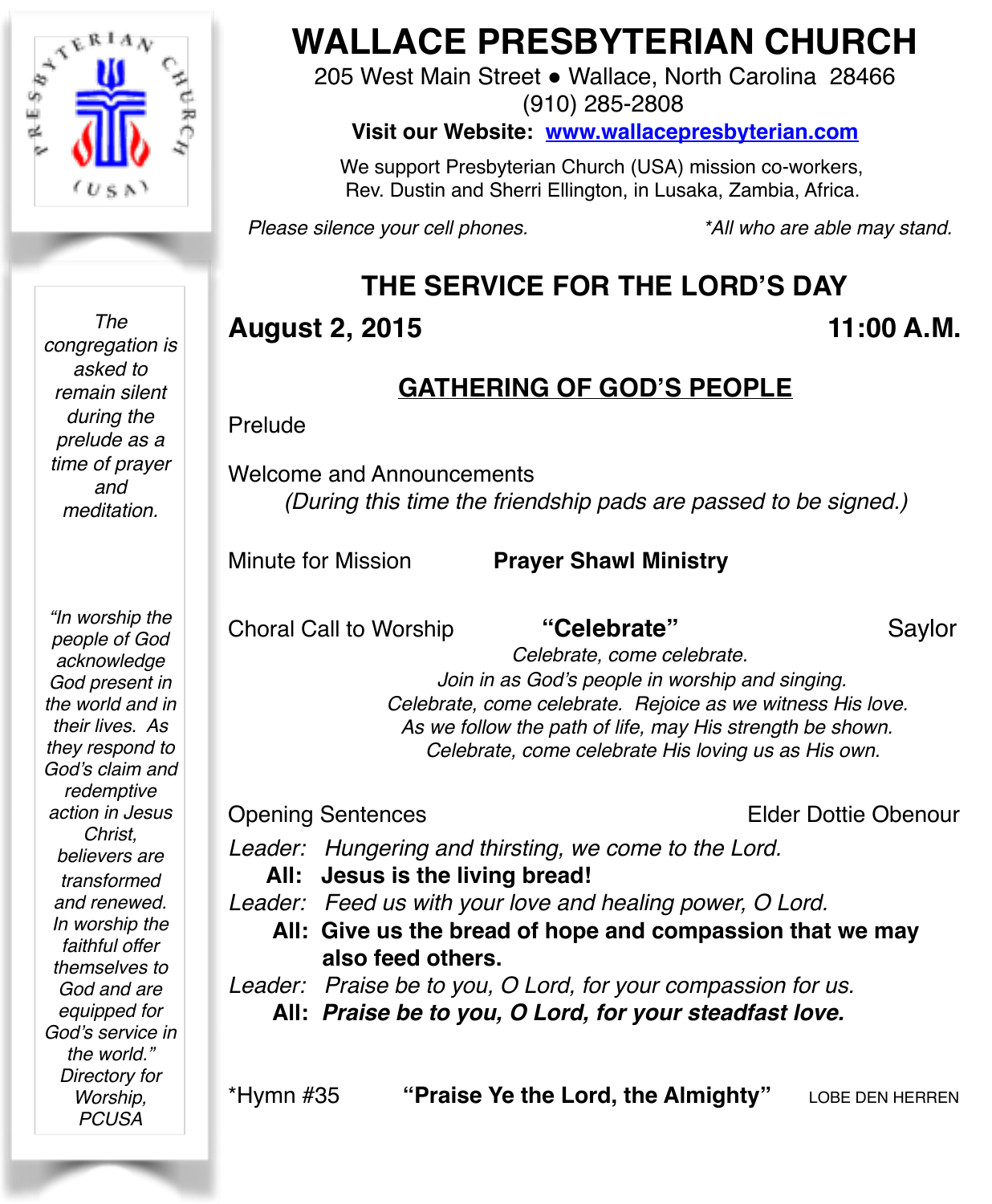#### \*Unison Prayer of Confession

*Gracious God, we are a people formed by your Word in Christ; but we have wandered away from your truth, we have broken your commandments, we have distorted your teachings to serve our own ends, we have failed to trust your promises, we have refused your mercy. Ground us again, O Holy One, in the written wisdom of Scripture and in the living Word which is Christ Jesus. Nourish us on the bread of his teachings until we can taste your goodness. Renew us at the fountain of his wisdom, so we may find joy in obedience and freedom in giving ourselves to you. Amen.* 

\*Responsive Assurance of Pardon *Leader: This we call to mind, and therefore we have hope:* **All: The steadfast love of the Lord never ceases,** *Leader: God's mercies never come to an end, they are new every morning,*

**All: great is God's faithfulness. In Jesus Christ we are forgiven!**

\*Gloria Patri Hymn #581 *Glory Be to the Father*

#### **PROCLAIMING GOD'S WORD**

Children's Sermon

Special Music **"March"** C.M. v. Weber Madelyn Coombs, violin

Prayer for Illumination

*Gracious God, we do not live by bread alone, but by every word that comes from your mouth. Make us hungry for this heavenly food, that it may nourish us today in the ways of eternal life; through Jesus Christ, the bread of heaven. Amen.*

Old Testament Lesson Elder Dottie Obenour

 *Exodus 16:1-12* +Page 55

 *"One does not live by bread alone, but by every word that comes from the mouth of the Lord." Deuteronomy 8:3*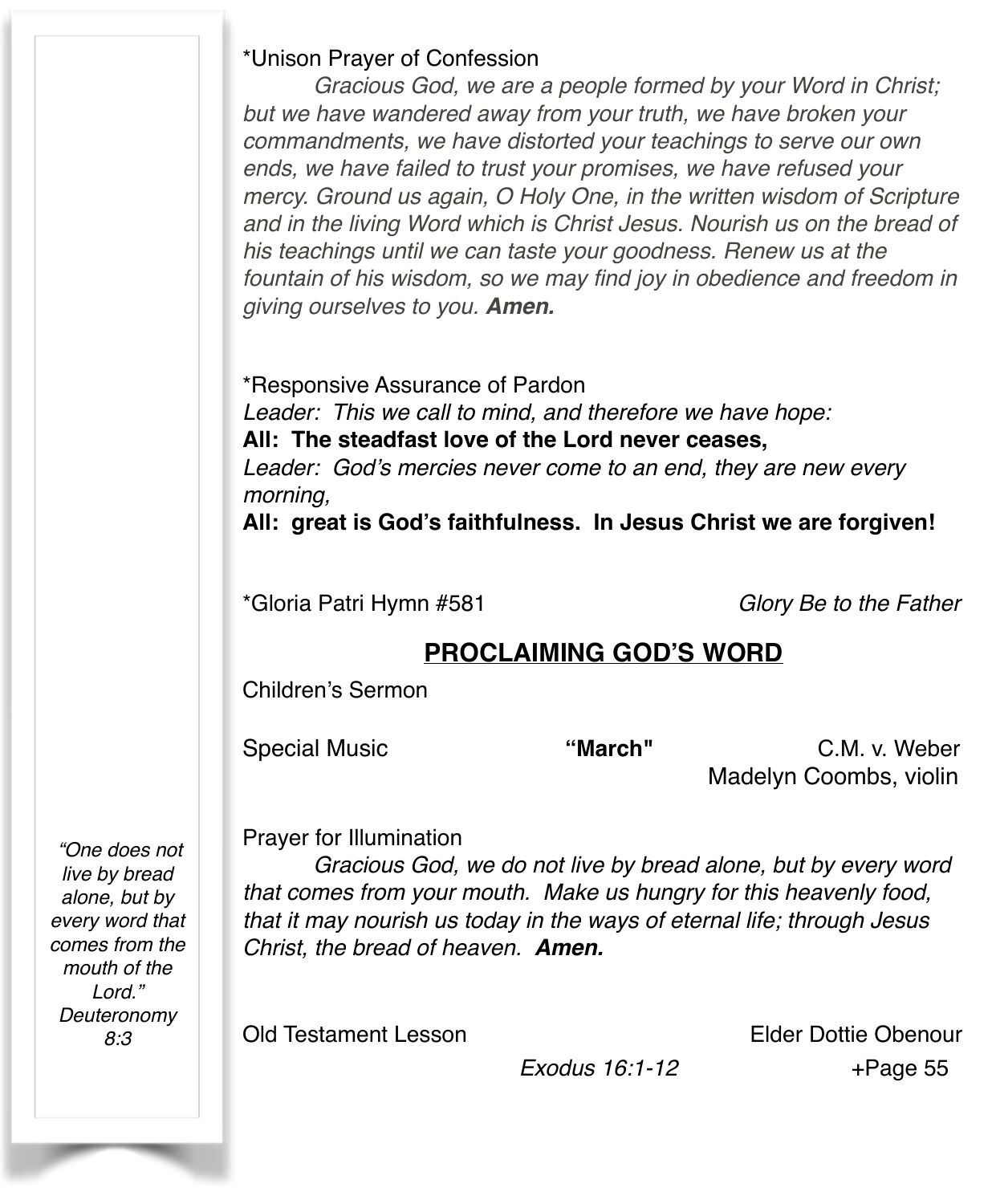| When he was at<br>the table with<br>them, he took<br>bread, blessed<br>and broke it, and<br>gave it to them.<br>Then their eyes<br>were opened,<br>and they<br>recognized him.<br>Luke 24:30-31 | Hymn #460                                                                                                                                                                                                                                                                                                                                                                                                                                                                                                                                                                                                                                                                                                  | "Break Thou the Bread of Life"                  | <b>BREAD OF LIFE</b> |  |  |
|-------------------------------------------------------------------------------------------------------------------------------------------------------------------------------------------------|------------------------------------------------------------------------------------------------------------------------------------------------------------------------------------------------------------------------------------------------------------------------------------------------------------------------------------------------------------------------------------------------------------------------------------------------------------------------------------------------------------------------------------------------------------------------------------------------------------------------------------------------------------------------------------------------------------|-------------------------------------------------|----------------------|--|--|
|                                                                                                                                                                                                 | Gosepel Lesson                                                                                                                                                                                                                                                                                                                                                                                                                                                                                                                                                                                                                                                                                             | John 6:22-40                                    | +Pages 867, 868      |  |  |
|                                                                                                                                                                                                 | Sermon                                                                                                                                                                                                                                                                                                                                                                                                                                                                                                                                                                                                                                                                                                     | "God's Work, God's Bread" Dr. Philip K. Gladden |                      |  |  |
|                                                                                                                                                                                                 | A Time for Reflection                                                                                                                                                                                                                                                                                                                                                                                                                                                                                                                                                                                                                                                                                      |                                                 |                      |  |  |
|                                                                                                                                                                                                 | Pastoral Prayer with The Lord's Prayer                                                                                                                                                                                                                                                                                                                                                                                                                                                                                                                                                                                                                                                                     |                                                 |                      |  |  |
|                                                                                                                                                                                                 | <b>GIVING THANKS TO GOD</b>                                                                                                                                                                                                                                                                                                                                                                                                                                                                                                                                                                                                                                                                                |                                                 |                      |  |  |
|                                                                                                                                                                                                 | Presentation of Tithes and Offerings                                                                                                                                                                                                                                                                                                                                                                                                                                                                                                                                                                                                                                                                       |                                                 |                      |  |  |
|                                                                                                                                                                                                 | Offertory                                                                                                                                                                                                                                                                                                                                                                                                                                                                                                                                                                                                                                                                                                  |                                                 |                      |  |  |
|                                                                                                                                                                                                 | *Doxology<br>Praise God from whom all blessings flow;<br>Praise Him all creatures here below;<br>Praise Him above ye heavenly host;<br>Praise Father, Son, and Holy Ghost. Amen.                                                                                                                                                                                                                                                                                                                                                                                                                                                                                                                           |                                                 |                      |  |  |
|                                                                                                                                                                                                 | *Prayer of Dedication                                                                                                                                                                                                                                                                                                                                                                                                                                                                                                                                                                                                                                                                                      |                                                 |                      |  |  |
|                                                                                                                                                                                                 | The Affirmation of Faith: The Apostles' Creed<br>I believe in God the Father Almighty, Maker of heaven and earth, And in<br>Jesus Christ his only Son our Lord; who was conceived by the Holy<br>Ghost, born of the Virgin Mary, suffered under Pontius Pilate, was<br>crucified, dead, and buried; he descended into hell; the third day he rose<br>again from the dead; he ascended into heaven, and sitteth on the right<br>hand of God the Father Almighty; from thence he shall come to judge<br>the quick and the dead. I believe in the Holy Ghost, the holy<br>catholic Church, the communion of saints, the forgiveness of sins, the<br>resurrection of the body, and the life everlasting. Amen. |                                                 |                      |  |  |
|                                                                                                                                                                                                 | *Hymn #501                                                                                                                                                                                                                                                                                                                                                                                                                                                                                                                                                                                                                                                                                                 | "Feed Us, Lord"                                 | FEED US              |  |  |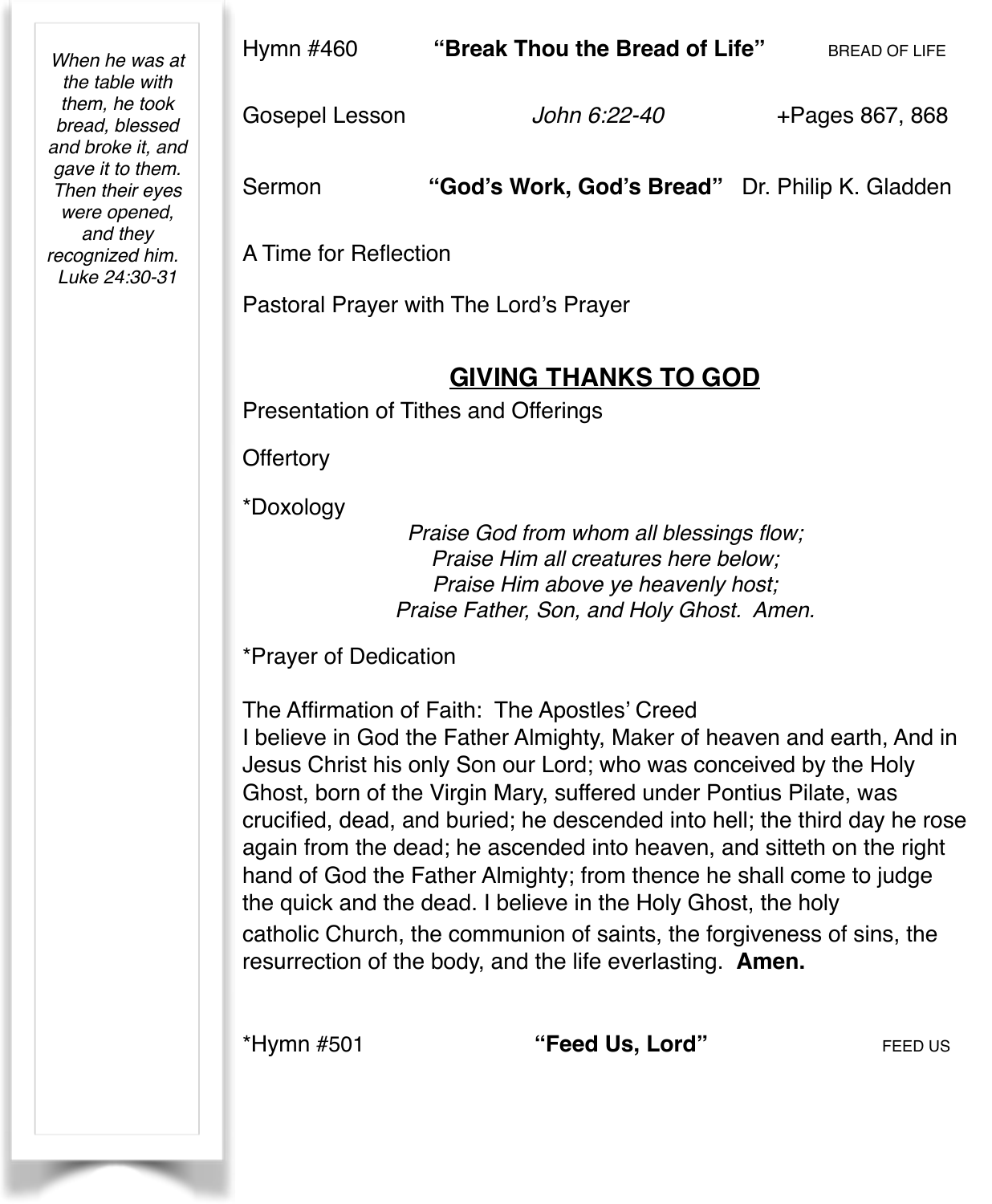\*Benediction

\*Choral Benediction **"Amen"** SCHUBERT *Amen, amen, amen. Amen, amen.*

\*Postlude

*\*All who are able may stand. +The page number in the pew Bible.*



### **SUMMER VESPER SERVICE**

### **SUNDAY, AUGUST 9**

5:00 P.M. Refreshments under the Picnic Pavilion 6:00 p.m. Vesper Service by the Lake

Sponsored by Friends of Kirkwoo Hosted by St. Andrews-Covenant Presbyterian Church, Wilmington



Friends of Camp Kirkwood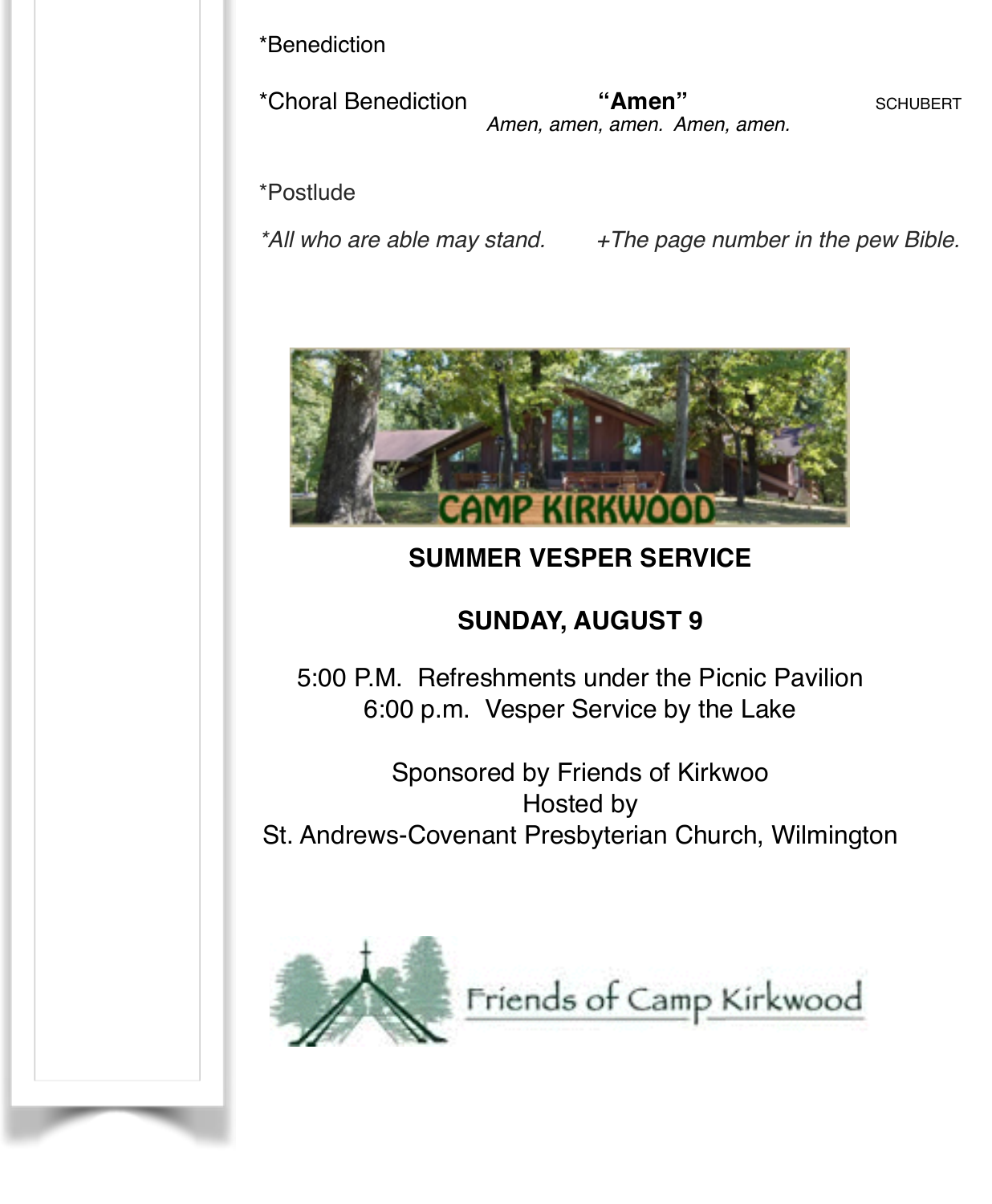| <b>WEEKLY CALENDAR</b> |  |
|------------------------|--|
|------------------------|--|

| Sunday, August 2    | $9:40$ am         | <b>Opening Assembly</b>       |  |  |
|---------------------|-------------------|-------------------------------|--|--|
|                     |                   | 10:00 am Sunday School        |  |  |
|                     | $11:00$ am        | Worship                       |  |  |
| Tuesday, August 4   | 6:30 am           | Coffee in Music Room          |  |  |
|                     | 7:00-7:30 am      | SonRise Worship in Music Room |  |  |
|                     | 9:00 am-12 noon   | <b>Summer Reading Program</b> |  |  |
| Wednesday, August 5 |                   |                               |  |  |
|                     | $9:00$ am-12 noon | <b>Summer Reading Program</b> |  |  |
|                     |                   | No Bible Study                |  |  |

#### **NOTES AND ANNOUNCEMENTS**

- " **Congratulations to** Mary Stewart Teachey and Corey Blackwell who were married yesterday evening at First Presbyterian Church, Wilmington, NC.
- **There will be** no Wednesday morning Bible study this week.



# **Presbyterian Women Fall Gathering**

**Monday, August 17, 2015 7:00 pm**

**Introduction to 2015-2016 Study Book**

# *Come to the Waters*

**by Judy Record Fletcher**

> **Presented by Hilda Miller**